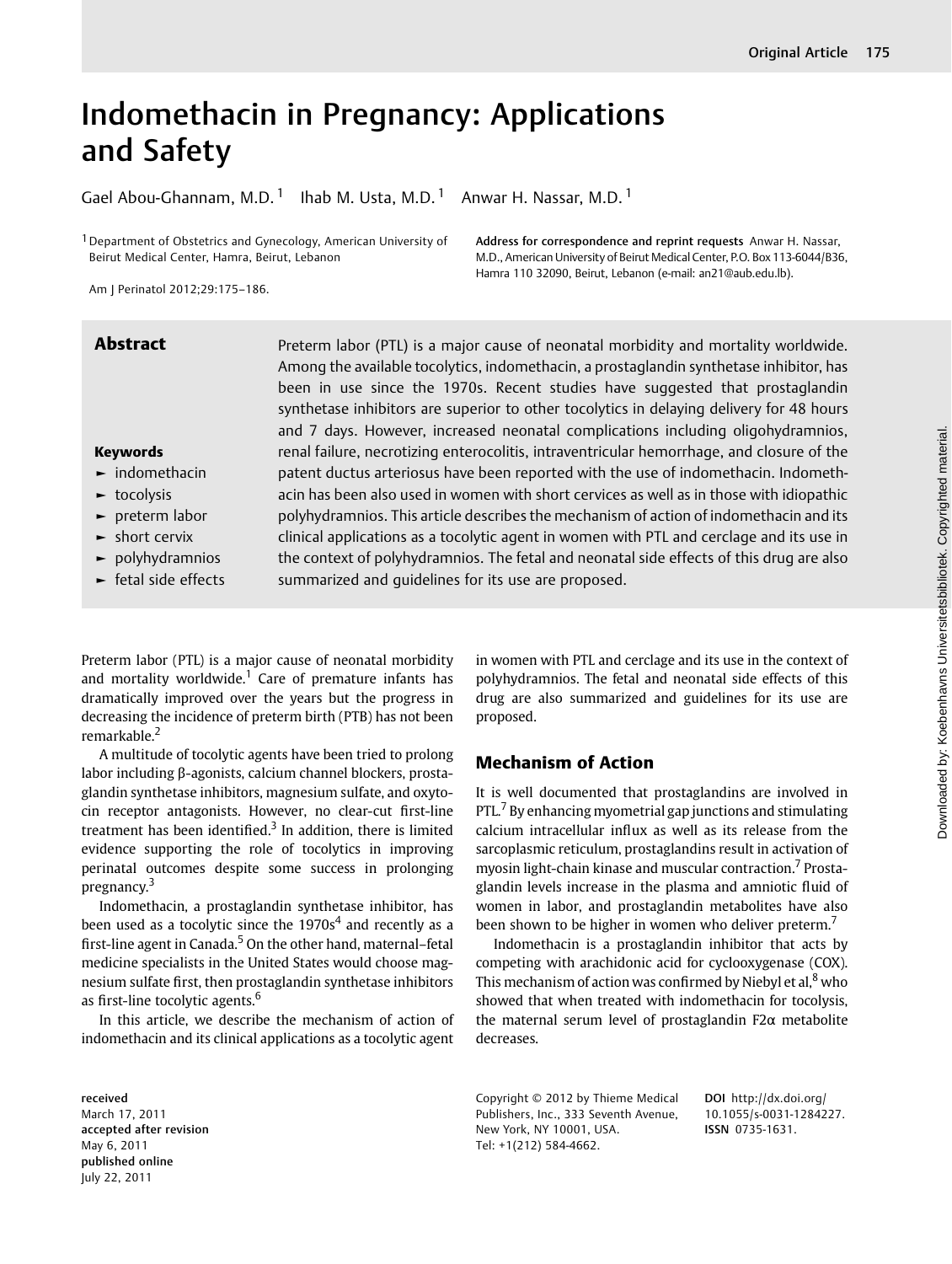Uterine contractility is influenced by other mechanisms, and the effect of nonsteroidal anti-inflammatory drugs (NSAIDs) is not due to inhibition of prostaglandin synthesis alone. Using myometrial strips collected at the time of cesarean delivery, Sawdy et al $^{9}$  showed almost complete and immediate inhibition of spontaneous contractions when using indomethacin. Inhibition of prostaglandins alone cannot explain this finding because time is needed for accumulated prostaglandin to decrease and COX activity to stop. This can rather be explained by the indomethacinmediated inhibition of calcium channel currents.<sup>9</sup>

Another mechanism of tocolysis by indomethacin involves the nuclear factor kappa β (NFkB) protein. These proteins are involved in COX-2 and prolabor genes, such as interleukin (IL)-8 expression. NFkB activity is increased during labor and acts as an antiprogesterone.<sup>10</sup> In addition, both COX-2 and IL-8 genes are up-regulated before labor.<sup>11,12</sup> It has been shown that NFkB activity is reduced by  $NSAIDS$ .<sup>13</sup>

Use of indomethacin for the treatment of PTL, therefore, not only would reduce prostaglandin synthesis but also potentially would reduce the antiprogesterone effect of NFkB on the other prolabor genes such as IL-8 and IL-1 $\beta$ .<sup>14</sup>

# Route of Administration and Pharmacokinetics

Although the exact site of action of indomethacin has never been confirmed, the most likely target for prostaglandin synthesis inhibition seems to be the cervix and fetal mem $brane$ <sup>15–21</sup> Because placing prostaglandins into the cervix or vagina can induce labor, it seems logical that indomethacin could be applied vaginally to induce tocolysis.<sup>15</sup> Clinically, however, oral and rectal routes are more commonly used. In most reports, treatment is usually initiated by a loading dose of either 50 mg<sup>22</sup> or 100 mg<sup>9,22–27</sup> rectal suppositories. Oral loading dose of 50 mg has also been reported in several studies. $8,28,29$  In some protocols, if tocolysis was judged suboptimal after the loading dose, a repeat dose 100 mg indomethacin rectally would be used 1 to 2 hours after the initial dose. $30$  Concerning maintenance treatment, most studies agree on the oral route of either 25 mg<sup>22,25-27</sup> or 50 mg<sup>8,22–24,27–29</sup> every 4 to 6 hours for 24 to 48 hours. But 50 mg indomethacin rectally for maintenance every 6 hours is also reported.<sup>31</sup>

Peak maternal plasma concentrations are achieved within 2 hours of initiation of treatment, although rectal administration achieves a peak level somewhat faster than oral administration.<sup>32</sup> Indomethacin readily crosses the placenta with fetal umbilical artery serum concentrations equilibrating with the maternal serum levels within 5 hours of dosing.<sup>33</sup> Metabolism of the drug is primarily done by the liver, but ~10 to 20% is excreted unchanged in the urine. $34$  The half-life of indomethacin in premature infants is at least double (63 hours) that in adults. $35$  The immature liver accounts for the prolonged half-life in the fetus. $8,36$ 

Regarding efficacy, the vaginal and oral routes have been compared in two studies. In a rat model, Fortson et  $al<sup>37</sup>$ showed that the vaginal route was more effective in prolong-

ing pregnancy. Abramov et  $al^{38}$  compared the efficacy of 200 mg intravaginal or intrarectal plus oral indomethacin in delaying PTL in singleton pregnancies with idiopathic PTL  $(<$  33 weeks of gestation). Twenty-three women were randomized to each arm. Intravaginal indomethacin was more effective in delaying delivery for more than 7 days (78% versus 43%,  $p = 0.03$ ) and was associated with a longer interval from initiation of treatment to delivery (26.5  $\pm$  5.7 versus  $12.6 \pm 3.7$  days,  $p = 0.007$ ). In addition, birth weights were significantly higher in the intravaginal group with shorter duration of mechanical ventilation and neonatal intensive care unit stay.<sup>38</sup> The incidence of respiratory distress syndrome (RDS), neonatal septicemia, necrotizing enterocolitis (NEC), and intraventricular hemorrhage (IVH) was also lower in the intravaginal group, without reaching statistical significance. Transient fetal and maternal side effects were similar in both groups.

# NSAID Use in PTL

Multiple NSAIDs such as indomethacin, nimesulide, sulindac, and celecoxib have been used for treatment of PTL. COX-2 is the isoform of COX mostly involved in PTL.<sup>14</sup> Therefore, the latter three drugs, being COX-2-selective inhibitors, were expected to gain more popularity than indomethacin, which is a nonselective COX inhibitor. However, when compared with indomethacin, nimesulide resulted in the same prolongation of labor and had similar side effects.<sup>39</sup> On the other hand, sulindac and celecoxib decreased the amniotic fluid to a lesser extent than indomethacin and were equally effective in delaying delivery.<sup>26,40</sup> Even with those promising results, indomethacin is still the most commonly used NSAID in the treatment of PTL.

#### Indomethacin versus Placebo

Although indomethacin tocolysis has been investigated since the mid-1970s, only three randomized, placebo-controlled, double-blind trials with a total of 100 women have compared it with placebo.  $8,23,28$  Niebyl et al,  $8$  in a prospective, randomized, double-blind trial, showed that compared with placebo  $(n = 15)$ , treatment with indomethacin  $(n = 15)$  for 24 hours was significantly more effective in inhibition of PTL with treatment failure occurring in nine placebo-treated women versus only one in the indomethacin group ( $p < 0.01$ ). There was no difference with respect to delivery rate 48 hours after treatment, gestational age at delivery, birth weight, and neonatal morbidity and deaths.

Zuckerman et al, $^{23}$  in a prospective, randomized, doubleblind study, examined the effect of 200 to 300 mg indomethacin in women with PTL between 24 and 34 weeks of gestation. In 15 of 18 indomethacin-treated women (83.3%), PTL was arrested compared with 4 of 18 (22.2%) in the placebo group. The mean gestational age at delivery was significantly greater in the indomethacin group (36.4 versus 31.2 weeks,  $p < 0.001$ ). It is important to note that these studies were not entirely placebo controlled. In the placebo group, some women received other tocolytic agents. Furthermore, difficulty in pooling information was encountered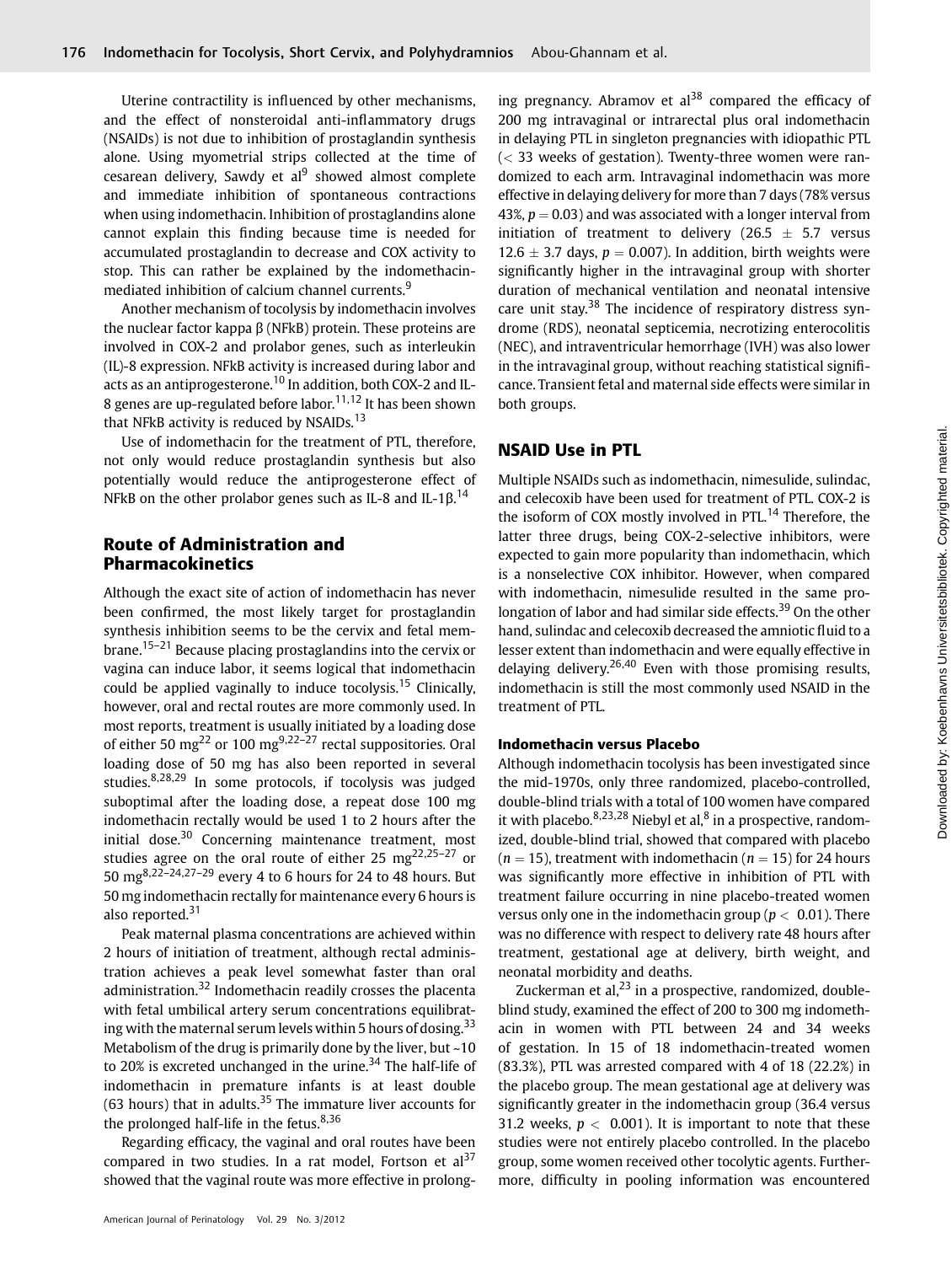because these studies used different outcomes in their reports. Niebyl et al<sup>8</sup> studied tocolytic failure on the basis of continued cervical dilation, rather than a prolongation of pregnancy. Finally, Panter et  $al^{28}$  randomized women between 23 and 30 weeks to either indomethacin (50 mg followed by 25 mg 6 hourly for 48 hours) or placebo. Treatment with indomethacin led to prolongation of gestation for more than 48 hours in 13/16 (81%) of women compared with 10/18 (56%) in the placebo group, but these differences were not statistically significant. The incidence of perinatal mortality or severe neonatal morbidity was not significantly different between the groups.

A Cochrane meta-analysis reviewed those three studies.<sup>41</sup> It concluded that tocolysis with indomethacin resulted in a statistically significant reduction in the numbers of women delivering less than 37 weeks of gestation (relative risk [RR] 0.21, 95% confidence interval [CI] 0.07 to 0.62; number needed to treat 2, 95% CI 1 to 3). It also showed a reduction in delivery within 48 hours of initiation of treatment (RR 0.20, 95% CI 0.03 to 1.28) and within 7 days (RR 0.41, 95% CI 0.10 to 1.66). $41$  Furthermore, there was an increase in gestational age at birth (weighted mean difference 3.53 weeks, 95% CI 1.13 to 5.92) and birth weight (weighted mean difference 716.34 g, 95% CI 425.52 to 1007.16). However, none of those studies showed a difference in neonatal outcome between treatment and control groups.

#### Indomethacin versus Other Tocolytics

Several randomized controlled studies have compared indomethacin with other tocolytics alone or in combination, reporting variable success rates.<sup>24,25,27,29,42,43</sup> Eight trials comparing all COX inhibitors with other tocolytics were included in a Cochrane metaanalysis.<sup>22,24,25,27,29,44-46</sup> A reduction in the number of women delivering prior to 37 weeks of gestation was noted in the COX inhibitor group (RR 0.53, 95% CI 0.31 to 0.94; number needed to treat 8, 95% CI 4 to 50). $41$  In addition, a nonsignificant reduction in the number of women delivering before 48 hours after initiation of treatment was shown (RR 0.59, 95% CI 0.34 to 1.02). However, there were no differences in the number of women delivering within 7 days or in reported maternal or neonatal outcomes.

Compared with intravenous magnesium sulfate, Morales and Madhav<sup>24</sup> found that indomethacin was equally effective in delaying delivery for 48 hours. In a head-to-head comparison with β-sympathomimetic drugs (ritodrine and terbutaline), indomethacin was shown to be equally effective in delaying delivery.27,29,43 Another β-sympathomimetic drug compared with indomethacin is nylidrin, which has been shown to be more effective in delaying delivery for 48 hours and beyond 37 weeks<sup>25</sup>; however, it was also associated with more prematurity-related complications.<sup>47</sup>

The combination of ritodrine and indomethacin against ritodrine alone has been addressed in two trials.<sup>42,48</sup> Katz et  $al<sup>42</sup>$  showed a prolongation in pregnancy of 5.6 weeks in the combination group compared with 3.6 weeks for ritodrine alone ( $p < 0.05$ ). Similarly, Gamissans et al<sup>48</sup> showed that the group receiving the combination had longer gestation, a higher proportion of women delivering at term, and a lower incidence of low-birth-weight neonates than the ritodrineonly group, even though these differences were not statistically significant. It is important to note that those trials are very heterogeneous. The ritodrine and indomethacin maintenance regimens differed: one study used maintenance tocolysis until 35 weeks and the other continued it until 38 weeks.

When combined with ethanol tocolysis, there were fewer women who delivered within 48 hours compared with ethanol tocolysis alone or placebo combined with ethanol. In addition, labor was delayed 14 days or more in 50% of the patients but the results were not statistically significant.<sup>49</sup>

Because subclinical infection has been implicated as an etiologic factor in PTB, Newton et al<sup>50</sup> performed a randomized double-blind trial comparing a combination therapy of magnesium sulfate, indomethacin, and ampicillin-sulbactam with single-agent tocolysis with magnesium sulfate. The investigators reported no difference between the two regimens with regard to delivery delay, incidence of PTB, and neonatal outcome.

Multiple reviews and meta-analyses have critically analyzed the numerous trials on indomethacin as a tocolytic, $30,51-54$  all reaching the same conclusions, suggesting that indomethacin is the most efficacious medication. Higby et al<sup>51</sup> analyzed 328 studies undertaken between 1933 and 1992 on all tocolytics and concluded that prostaglandin synthetase inhibitors are the only effective agents for tocolysis. These results should be viewed with caution because the initial controlled trials were performed without the use of antenatal corticosteroid therapy to accelerate fetal lung maturity. However, most studies agreed that the potential complications associated with indomethacin use are primarily due to prolonged therapy; therefore, it appears to be an acceptable tocolytic agent for a limited duration of less than 72 hours.<sup>52</sup>

The most recent meta-analysis by Haas et  $al<sup>53</sup>$  reviewed 58 studies in a attempt to determine the optimal tocolytic agent with the highest efficacy-to-toxicity ratio in women between 28 and 32 weeks. Prostaglandin synthetase inhibitors were shown to be superior in delaying delivery for at least 48 hours and 7 days but not up to 37 weeks; calcium channel blockers were found to be superior for this outcome. Similar discontinuation rates due to side effects were found for all tocolytics, except for β-sympathomimetics, which had a higher discontinuation rate. Most importantly, the authors found no significant difference in RDS and neonatal death among all tocolytics when compared with each other and placebo.

# **Cerclage**

Many studies have shown that women with a short cervix have asymptomatic contractions.<sup>55,56</sup> Therefore, it has been postulated that indomethacin, owing to its tocolytic activity, might have a role in the management of these women. In addition, cerclage placement causes inflammation with prostaglandins F1 and E2 transiently rising soon after the procedure.<sup>57</sup> Because inflammation is involved in the mechanisms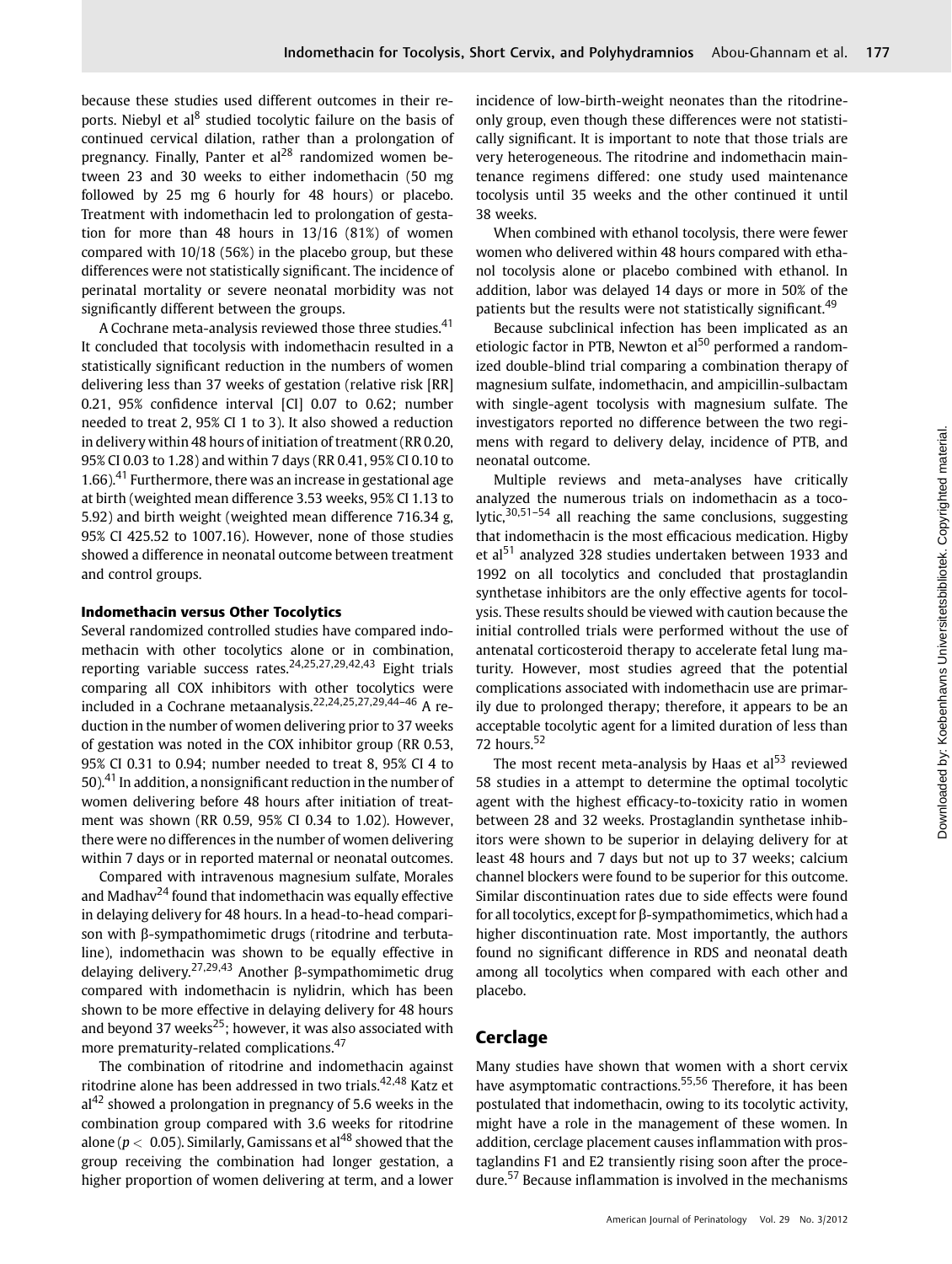of PTL, $<sup>7</sup>$  some authors have tried to investigate the efficacy of</sup> indomethacin after cerclage placement to decrease PTB.<sup>57,58</sup>

Surprisingly, in the retrospective study by Visintine et al,<sup>58</sup> the administration of indomethacin at the time of ultrasound-indicated cerclage was not associated with a decrease in spontaneous PTB. Randomized controlled trials that have specifically addressed the role of indomethacin use alone in the management of women with short cervices are lacking. However, when analyzing women with dilated cervices between 14 and 26 weeks in a retrospective study by Berghella et al, those with cerclage who received indomethacin had a nonsignificant decrease in PTB at less than 32 weeks (odds ratio [OR] 0.56, 95% CI 0.26 to 1.25) and less than 35 weeks (OR 0.52, 95% CI 0.23 to 1.14).<sup>59</sup>

A meta-analysis by Berghella et al<sup>60</sup> reviewed studies<sup>61-64</sup> in which asymptomatic women with a short cervix  $< 25$  mm on transvaginal ultrasonography between 14 and 27 weeks were assigned to either receive cerclage or not. In women who did not undergo cerclage, outcomes were compared between women given indomethacin and those who were not. This review showed that indomethacin did not prevent PTB before 35 weeks (RR 0.69, 95% CI 0.44 to 1.13); however, a reduction in PTB before 24 weeks of gestation was noted (RR 0.14, 95% CI 0.02 to 0.92), associated with a trend toward improved perinatal mortality.<sup>60</sup> It is worth mentioning that the sample size was 35% of that required to provide sufficient power to assess PTB < 35 weeks. In the same meta-analysis, almost all women treated by cerclage had also received indomethacin, therefore no control group is available for comparison. This systematic review is unique in that it is the only study so far to assess the efficacy of tocolytic therapy for a short cervical length without cerclage.<sup>60</sup>

Finally, the possible role of indomethacin as a therapeutic and diagnostic tool was investigated.<sup>65</sup> A stratification protocol for treatment of short cervix was developed according to degree of shortening. When cervical length improved after indomethacin therapy, a 33% reduction in the need for cerclage in women with short cervix was reported. On the other hand, when it did not improve or it deteriorated, the woman was more likely to require a cerclage and deliver at an earlier gestational age. This protocol achieved a prolongation of gestational age beyond 34 weeks in 94% of women who were diagnosed with progressively shorter cervix between 12 and 28 weeks of gestation.

# Maternal Side Effects

Indomethacin causes minimal side effects to the mother including nausea, vomiting, and dyspepsia. $66$  As any prostaglandin synthetase inhibitor, indomethacin causes some gastric irritation and may exacerbate peptic ulcer disease and gastritis.<sup>67</sup> Hematologically, indomethacin affects the platelets and may cause a prolongation of bleeding time, but not of prothrombin time and activated partial thromboplastin.<sup>67</sup>

Except for a case report by Lissak et  $al^{68}$  of severe hypersensitivity reaction (shortness of breath, bronchospasm, and hepatic injury), allergic reactions to indomethacin are very rare. However, cross-sensitivity between indomethacin, aspirin, and salicylates should always be kept in mind. Maternal contraindications for treatment with indomethacin include coagulation dysfunction, hepatic or renal disorder, gastrointestinal ulcerative disease, and asthma in aspirin-sensitive patients.<sup>66</sup>

# Fetal-Neonatal Complications

Indomethacin blocks the production of vasoactive prostaglandins, which prompted some authors to evaluate its effect on uterine blood flow. Doppler studies of the umbilical and uterine vessels done by Mari et al<sup>69</sup> and Moise et al<sup>70</sup> showed that uteroplacental flow was not altered in women in PTL treated with indomethacin.

Transplacental passage of indomethacin has been shown to be minimal early in gestation, $71$  although it crosses freely near term.<sup>72</sup> This is one reason indomethacin has always been considered an attractive tocolytic agent before 32 weeks. In contrast, Norton et al<sup>73</sup> reported an increased risk of neonatal complications in infants born at or before 30 weeks of gestation.

Actually, there has been a lot of debate about the possible deleterious fetal and neonatal effects of indomethacin.<sup>74</sup> Multiple studies have raised the issue of increased neonatal complications (oligohydramnios, renal failure, NEC, IVH, and closure of the patent ductus arteriosus [PDA]) with its use, although others have refuted such associations.

### Cerebral Side Effects

There is still a lot of controversy about the actual role of indomethacin in the pathogenesis of brain injury (IVH, periventricular echogenicity, or periventricular leukomalacia [PVL]), complications mostly seen in preterm infants. Some authors suggested that indomethacin was directly implicated,<sup>73,75–81</sup> others found no associations between IVH and indomethacin treatment,28,30,82–<sup>84</sup> and some even suggested a possible protective cerebral effect of indomethacin.<sup>85,86</sup>

Baerts et al<sup>77</sup> reported that infants exposed to indomethacin and born before 30 weeks of gestation had more cystic PVL. These results were then confirmed by Norton et al,  $73$ who looked at preterm infants delivered at or before 30 weeks of gestation who were exposed to indomethacin matched with nonexposed infants for gestational age at delivery, gender, steroid use, and rupture of membranes. Tocolysis with indomethacin was found to be an independent risk factor for grade II to IV IVH in infants. However, this study was criticized because it included grade II IVH with the more clinically significant grades III and IV. Indeed, although grade II IVH was significantly associated with indomethacin use, grades III and IV IVH were similar between the two groups.

One study found that the risk of IVH was greater in neonates who had received indomethacin within 48 hours of delivery, although no matching for delivery indication was performed.<sup>81</sup> More women in the indomethacin group were delivered due to preeclampsia, and more neonates exposed to indomethacin were also exposed to other tocolytics. Clearly, pregnancies refractory to one tocolytic and requiring more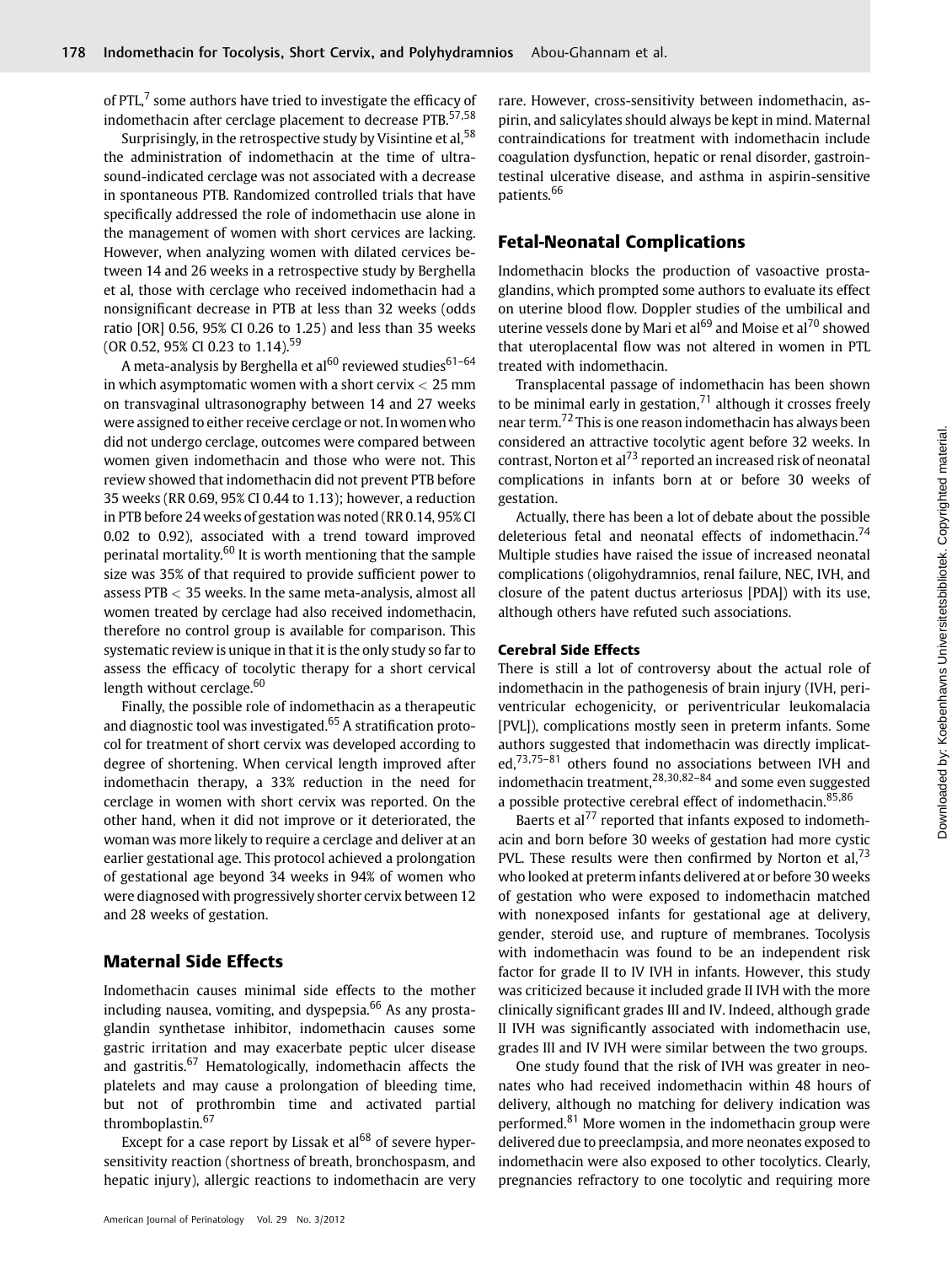than one agent could have the characteristics that predispose to the occurrence of IVH. Furthermore, in this study women receiving long-term indomethacin for more than 72 hours as well as women with ruptured membranes were included.

A similar predisposition to IVH was noted in high-risk neonates.31,78 Very low-birth-weight preterm infants (500 to 800 g) receiving magnesium sulfate and indomethacin for tocolysis had a twofold increased risk of grades III and IV IVH compared with those receiving magnesium sulfate only.<sup>78</sup> Even after controlling for gestational age, birth weight, maternal hypertension, and antenatal corticosteroid use, the association was still statistically significant (OR 2.7, 95% CI 1.17 to 6.36).<sup>31</sup> Finally, Friedman et al<sup>76</sup> showed that indomethacin tocolysis was associated with an increased risk for periventricular echogenicity (transient form of neonatal white matter injury) in the absence of long-term injury such as PVL.

In assessing the role of indomethacin in the pathogenesis of IVH, Souter et al $^{81}$  studied the pulsatility index in the fetal middle cerebral artery and found that it increased with indomethacin use. In a pig model, indomethacin decreased fetal cerebral blood flow, and hypothetically it may lead to cerebral hypoperfusion injury, resulting in PVL. $87$  On the other hand, Parilla et  $al^{22}$  reported that indomethacin does not seem to affect cerebral blood flow significantly and therefore might cause IVH through another mechanism. Like most NSAIDs, indomethacin inhibits platelet aggregation. It has been postulated that the lack of platelet aggregation associated with fluctuations in intracranial pressure during labor would lead to the increased risk of IVH. $82,88$ Merrill et  $al^{74}$  stipulated that the rapid postnatal volume expansion, in the face of indomethacin-induced oliguria, may increase cerebral capillary pressure. They concluded that these mechanisms, individually or collectively, may be at work in the pathogenesis on IVH in preterm infants receiving NSAIDs.

Contrary to the reports summarized above, multiple retrospective, case-control studies of infants born before 32 weeks of gestation found no relationship between indomethacin tocolysis and IVH.<sup>28,82–84,88</sup> In one study, the incidence of grade III or IV IVH was even decreased (13.3 to 5.3%) in the indomethacin group, though this did not reach statistical significance. $89$  It is worth mentioning that both groups received magnesium sulfate and betamethasone before delivery.

The possible association between indomethacin and IVH could simply be due to confounding variables, mainly gestational age at delivery, with increased risk at earlier gestational age. In addition, it has been suggested by Macones et al<sup>30</sup> that the possible association between indomethacin and cerebral ultrasound abnormalities may be related to the fact that indomethacin was given for PTL refractory to first-line tocolytics in most studies. As pointed to before, this could be due to a more severe condition such as subclinical infection that may also predispose to IVH $^{30}$  In addition, subclinical infections are strongly and independently associated with major neonatal complications.

Multiple studies have demonstrated a possible protective effect of indomethacin on cerebral circulation, especially during the first 72 hours of life of very low-birth-weight neonates.85,90,91 In a randomized trial, the postnatal use of indomethacin in very low-birth-weight infants has been shown by Ment et al $^{85}$  to significantly decrease the incidence and severity of IVH. Furthermore, preexisting IVH did not worsen with indomethacin treatment.<sup>86</sup> Actually, indomethacin leads to an increase in cerebral vascular resistance that stabilizes cerebral hemodynamics in preterm infants.<sup>92</sup> Therefore, it could be possible that antenatal administration of indomethacin provides prophylactic effects similar to the ones demonstrated in neonates.<sup>92</sup>

In animal studies, indomethacin was shown to decrease cerebral blood flow when administered to fetal pigs during hypoxia/hypercapnia<sup>87</sup>and to help germinal matrix maturation, $93$  modifications that should be protective from IVH.

Multiple meta-analyses have been published to address those contradictory results. First, Loe et  $al<sup>94</sup>$  reviewed 28 studies including 6008 infants and concluded that indomethacin tocolysis does not increase the risk of IVH (OR 1.02, 95% CI 0.55 to 1.89). This conclusion should be taken with caution as this analysis did not define clear diagnostic criteria for neonatal outcomes and did not evaluate PVL. In addition, it only included three randomized clinical trials, failed to mention two published observational studies, and included one study with data on postnatal indomethacin. In the Cochrane review, $41$  when comparison was done between any COX inhibitor and any tocolytic, the RR for IVH (grade III/IV) was 0.61 (95% CI 0.08 to 4.40). For β-sympathomimetic agents, the RR was inestimable because there were no IVH cases in the β-sympathomimetic group and for magnesium sulfate, an RR of 0.61 (95% CI 0.08 to 4.40) was observed.

Finally, 21 retrospective and observational studies were grouped by Amin et al<sup>95</sup>in a meta-analysis that thoroughly looked at all the known possible neonatal side effects of indomethacin. Indomethacin was significantly associated with PVL but not with severe IVH.

According to these studies, the debate remains whether indomethacin is an independent risk factor for cerebral injury in preterm infants.

#### Renal Abnormalities

Indomethacin had been shown to cause renal disorders that include decreased amniotic fluid, structural malformations, and acute or chronic renal failure in severe cases.43,47,73,74,80,81,89,96–<sup>108</sup> It is known to decrease plasma renin activity by inhibiting the renin-angiotensin system.<sup>81</sup> Pomeranz et  $al^{109}$  suggested that the suppression of the renin-angiotensin system activity is of critical importance in the production of these complications.

In addition, indomethacin is a potent vasoconstrictor of fetal blood vessels, including the renal arteries. $81$  It decreases renal blood flow and could lead to renal dysfunction.<sup>110</sup> Oligohydramnios is one of the most common complications of prolonged indomethacin use, due to a decrease in fetal urine production,  $43,99-105,111$  even though it has been shown to be transient and reversible with cessation of the drug.104,112,113 A study on pregnant rhesus monkeys receiving indomethacin for more than 48 hours revealed that it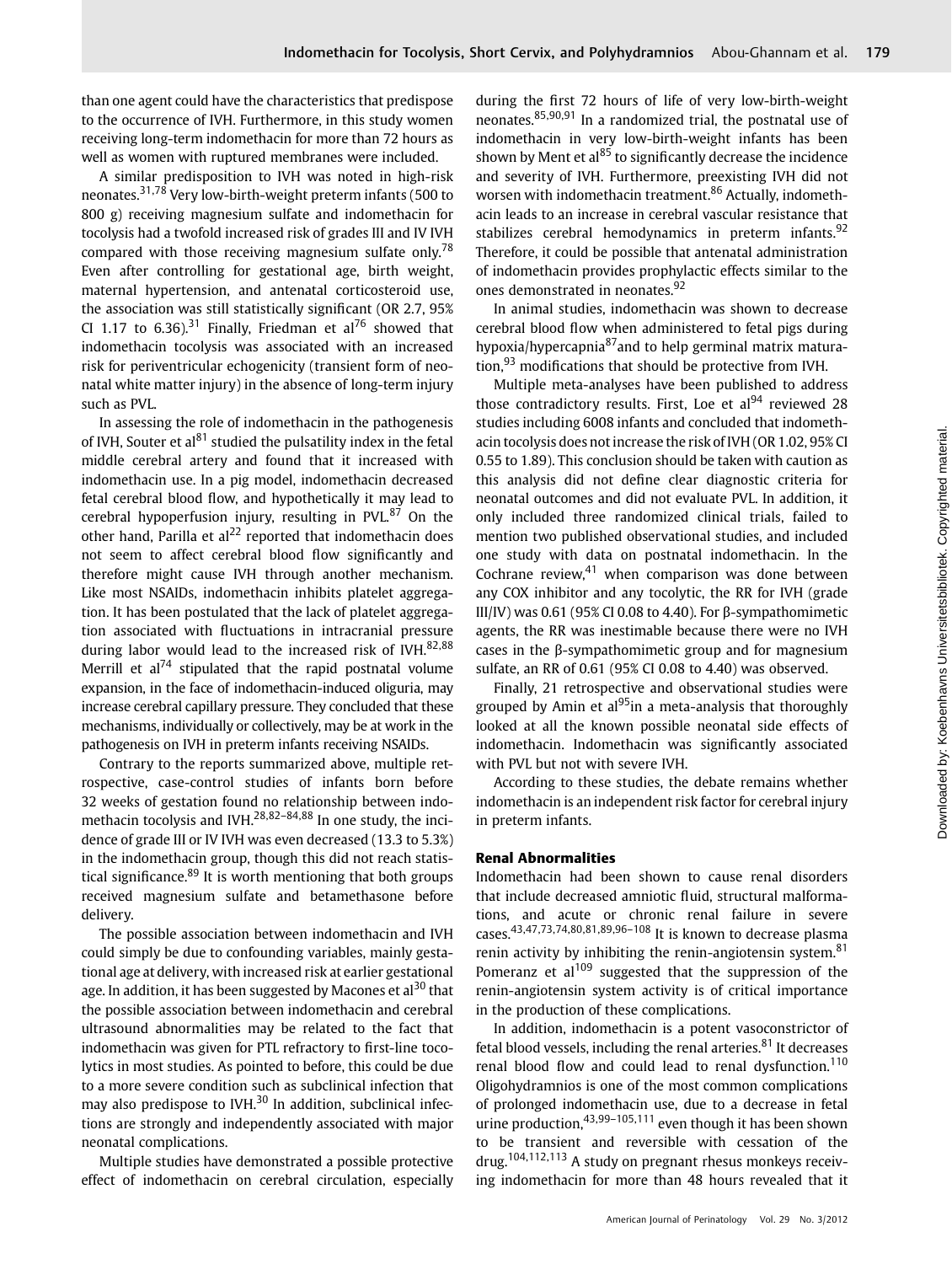could lead to oliguria and oligohydramnios, as well as incomplete nephrogenesis in the fetuses.<sup>114</sup>

A retrospective study by Hendricks et al<sup>104</sup> showed that 26 of 67 subjects receiving long-term indomethacin therapy developed an ultrasound documented decrease in the volume of amniotic fluid. On the contrary, Wurtzel<sup>115</sup> showed that longterm indomethacin therapy had no effect on fetal renal function.

Two trials evaluated amniotic fluid volume in short-term use (48 hours) of indomethacin.<sup>24,26</sup> When compared, both indomethacin and celecoxib were shown to decrease amniotic fluid index (AFI).<sup>26</sup> However, follow-up was limited to 72 hours. Similarly, Morales and Madhav<sup>24</sup> compared 48-hour courses of magnesium sulfate and indomethacin and found that the latter resulted in oligohydramnios in 2 of 49 patients, both of which resolved within 48 hours of stopping therapy. Contrary to previous results, Sandruck et al<sup>112</sup> showed that short-term use of indomethacin tocolysis in singleton and twin pregnancies lead to nonsignificant change in amniotic fluid volume over time. In addition, amniotic fluid volumes were evaluated every 24 hours for 7 days after the cessation of the treatment, and there was no evidence that the nonsignificant decrease in amniotic fluid persisted for prolonged periods once the medication was stopped.

When quantitative assessment of AFI was done by Savage et al,<sup>116</sup> they suggested a low frequency of oligohydramnios (AFI  $<$  5 cm; 7.3%). Furthermore, no association between oligohydramnios and dose regimen, duration of therapy, or gestational age during therapy was found.

Indomethacin has also been implicated in more severe renal complications such as neonatal renal failure.28,35,73,81,96,98,99,106,107,117,118,119 Acute renal failure has been shown to be reversible but can also lead to chronic renal failure and end-stage renal disease in severe cases.<sup>98,99</sup>

Infants exposed to antenatal indomethacin and delivered at less than 31 weeks had higher serum creatinine levels and lower urine output compared with the unexposed group.<sup>73</sup> These effects were not related to the total dose of indomethacin or the time from the last dose of indomethacin until delivery. The randomized controlled trial by Panter et  $al^{28}$ revealed statistically significant oliguria in the first 24 hours of life in the group of babies that received indomethacin.

Chronic renal failure has been reported in five neonates whose mothers received indomethacin at gestational age 21 to 25 weeks for up to 16 weeks, <sup>99</sup> although acute renal failure that resolved spontaneously within 2 months was encountered in a member of a twin pregnancy where indomethacin was used for tocolysis and polyhydramnios.<sup>109</sup> Nishikubo et al<sup>106</sup> reported three cases of renal failure in very low-birthweight infants with persistent high creatinine following prolonged indomethacin use (3 to 14 days). One of the infants even required peritoneal dialysis, and a mortality due to renal failure and sepsis was also reported. Confirming these findings, it was shown that very low-birth-weight babies of less than 31 weeks of gestation delivered within 48 hours of indomethacin exposure were more likely than unexposed infants to have renal impairment at 72 hours of age. $81$ However, this study was criticized for using long-term indomethacin and for failing to match for delivery indications.

When indomethacin was compared with other COX inhibitors (sulindac and nimesulide), it was shown that all drugs caused almost similar significant reduction in fetal urine production as well as AFI over the 48-hour treatment period, both of which were similarly reversible to pretreatment levels within 72 hours of discontinuing therapy.<sup>113</sup> The long half-life of indomethacin in premature infants could explain the effect of indomethacin lasting after birth, if administered close to delivery. In addition, some authors suggest that indomethacin leads to a long-standing alteration of fetal renal perfusion persisting even after clearance of the drug from the fetomaternal circulation.<sup>81</sup>

Keeping in mind the association between indomethacin and oligohydramnios, obstetricians should monitor AFI regularly in women receiving treatment for prolonged periods. If used only for 48 hours, the effect on the amniotic fluid is reversible. If oligohydramnios develops and does not resolve within 24 to 48 hours after the discontinuation of treatment, one should search for other causes of oligohydramnios. Antenatal administration of indomethacin close to delivery may cause renal impairment in very low-birth-weight infants and should be practiced with caution. Finally, it would also be important to inform the pediatric team about the use of indomethacin in utero, in case the neonate develops renal failure at birth.

#### Patent Ductus Arteriosus

After oligohydramnios, the main concern about using indomethacin as a tocolytic is its effect on the ductus arteriosus. There are two important effects that should be elaborated here. First, antenatal indomethacin leads to premature closure of the PDA in utero.<sup>31,73,75,77,81,83,120-123</sup> Second, although debated, indomethacin decreases the sensitivity of the ductus to indomethacin, rendering it less effective postnatally in cases where the PDA persisted.47,73,75,81,124–<sup>129</sup>

Multiple studies established the direct effect of indomethacin on PDA in utero. When comparing indomethacin with sulindac and nimesulide, it was shown that ductal Doppler pulsatility index was less reduced over a 48-hour treatment with indomethacin than the two other agents, and was reversible once the treatment was withheld.<sup>113</sup> Räsänen and Jouppila<sup>130</sup> compared indomethacin and sulindac and confirmed that both have ductal effects. The effect was noted only after 4 hours from starting indomethacin, whereas it took 24 hours for sulindac to affect the PDA. Most studies linking premature closure of the ductus to indomethacin included fetuses with gestational age beyond 28 weeks, when the PDA is more sensitive to indomethacin.81,83,113,121,130 The incidence of ductal constriction after indomethacin use has been reported to range from 28 to 50%, with an increased risk at gestational age beyond 31 weeks<sup>83,121,122</sup> or with a longer regimen.<sup>31,83,121</sup>

Some studies have also reported tricuspid regurgitation in conjunction with ductal constriction with indomethacin therapy;28,120,122,131 similar to ductal constriction, tricuspid regurgitation has been reported to be transient and reversible.<sup>131</sup> Respondek et al<sup>132</sup> reviewed 305 studies that included 107 fetuses exposed to indomethacin. Fetal echocardiography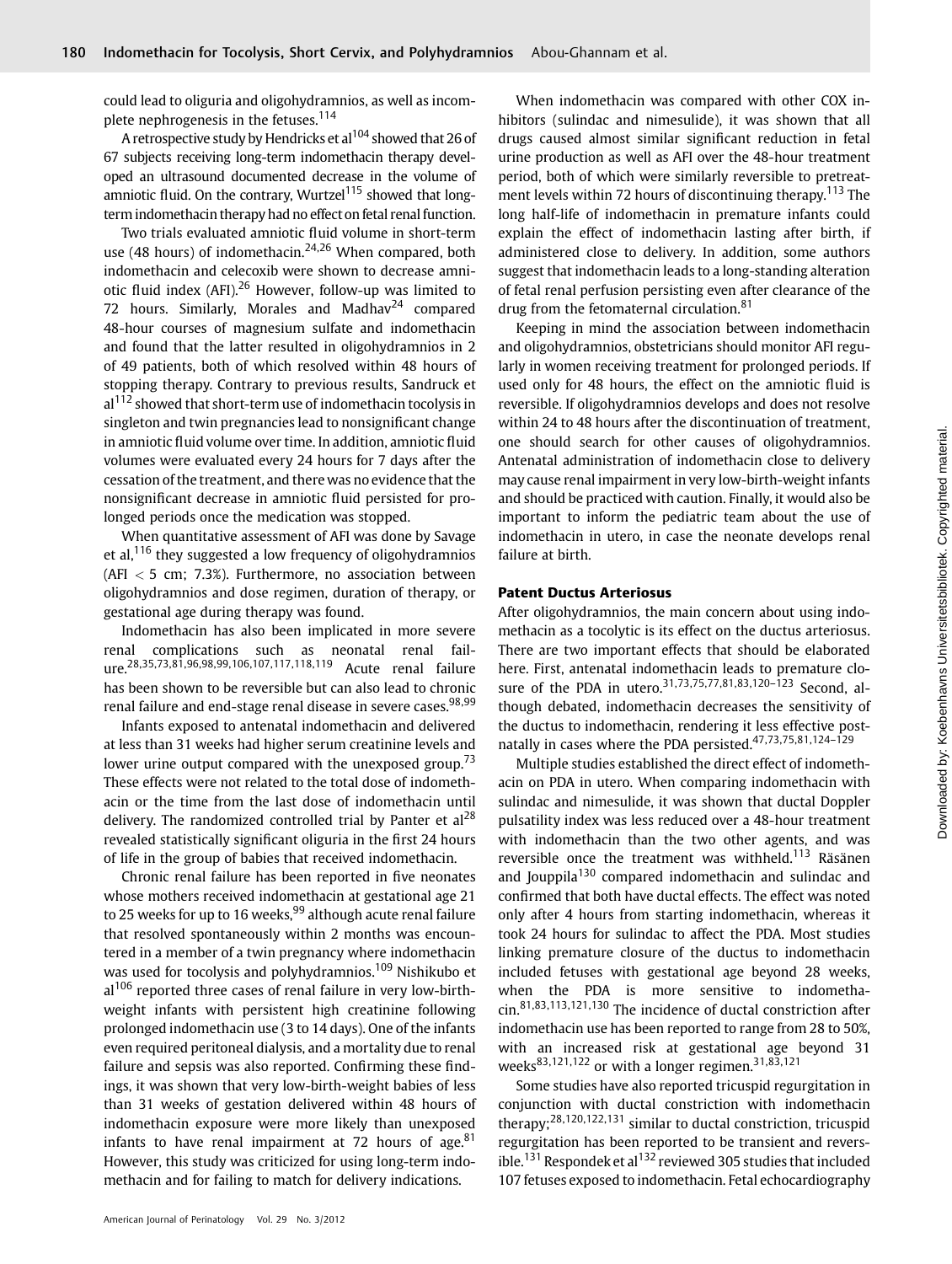data analysis concluded that 74% had normal results, 10% had tricuspid regurgitation, and 6% had ductal constriction.

On the other hand, few studies have demonstrated that antenatal exposure to indomethacin is not associated with premature PDA constriction.82,89,116,133 In the review by Loe et al,<sup>94</sup> no association between indomethacin and PDA constriction was found (OR 1.25, 95% CI 0.64 to 2.54). In one study, the frequency of PDA closure was reported to be 6.5% with indomethacin use, irrespective of gestational age, dose, or duration of treatment.<sup>116</sup> However, the majority of women included were less than 31 weeks of gestation. Another study reported an incidence of ductal constriction of 11%, but the authors performed fetal echocardiography 24 hours after the end of the treatment, which could have given time for some constriction to resolve.<sup>28</sup> In addition, all babies were less than 30 weeks of gestation, when the PDA is less susceptible to indomethacin effect.<sup>28</sup>

To increase the controversy, betamethasone has been incriminated in the toxicity associated with indomethacin on the PDA.<sup>134</sup> This finding has not been confirmed by others.<sup>116</sup>

A second effect of indomethacin on the PDA is on its sensitivity. When an infant is born premature, the closure of the PDA might be delayed. The usual treatment is fluid restriction and postnatal indomethacin. However, several authors reported that antenatal indomethacin exposure renders the PDA less sensitive to postnatal indomethacin,47,73,75,81,124–<sup>129</sup> thus increasing the need for surgical correction.47,73,128,129 A small randomized controlled trial that compared indomethacin with a β-sympathomimetic agent prenatally has shown that the number of infants requiring indomethacin postnatally for PDA closure was the same in both groups.<sup>47</sup> However, surgical ligation was needed in half of the infants whose mothers received indomethacin and in none of those receiving the β-sympathomimetic. Moreover, a prospective study, showed OR of 10.5 for surgical treatment of PDA in premature neonates with in utero exposure to indomethacin.<sup>124</sup> It is important to note that the relation between antenatal indomethacin exposure and postnatal failure of medical therapy for PDA has been shown to be time dependent<sup>121</sup> and, in animal studies, dose dependent.<sup>135</sup> In the various meta-analyses, there is agreement that indomethacin treatment at less than 34 weeks of gestation for tocolysis does not increase the risk of PDA.<sup>94,95</sup>

#### Necrotizing Enterocolitis

As for the association between NEC with indomethacin, there is also a lot of disagreement. Some authors suggest that antenatal indomethacin is an independent risk factor for the development of NEC.<sup>4,73,80,96</sup> Possible postulated mechanisms for NEC and intestinal perforation are decreased mesenteric blood flow and alterations of the defense mechanism of the neonatal gastrointestinal tract.<sup>136,137,138,139</sup> On the other hand, others concluded that there was no direct association between indomethacin and NEC in premature infants.28,31,89,140–<sup>142</sup>

In the study by Norton et al,  $73$  infants exposed to indomethacin antenatally and delivered at less than 30 weeks of gestation had an increased risk of developing NEC. However, this risk was not increased by an increased dose, prolonged treatment, or a shorter time from the last dose of indomethacin until delivery. Contrarily, Major et al<sup>96</sup> reported that neonates born weighing less than 1500 g and exposed to indomethacin developed NEC more often than those not exposed, but the risk was higher among infants whose mothers had received over 48 hours of indomethacin treatment and those who were delivered within 24 hours of the last dose. Finally, compared with nylidrin, indomethacinexposed neonates had higher rates of NEC, especially if delivered within 5 days of the start of the treatment (27% versus 0%).<sup>47</sup>

Contrary to those results, Vermillion and Newman<sup>89</sup> reported no increase in NEC in premature infants, even if delivered within 48 hours after indomethacin exposure. The same results were found when comparing magnesium alone with magnesium and indomethacin.<sup>78</sup> Those results were supported by Panter et al,<sup>28</sup> where neither NEC nor other neonatal morbidities were greater in the indomethacin treatment group. Even when looking at the higher-risk group of infants (birth weight less than 1500 g), NEC was not shown to be associated with indomethacin exposure.

Meta-analyses agree that indomethacin use at less than 34 weeks is not a direct risk factor for the development of NEC (OR 2.43, 95% CI 0.73 to 8.03)<sup>143</sup> and (OR 1.4, 95% CI 0.91 to 2.3).<sup>95</sup> However, NEC was increased by antenatal indomethacin when analysis was restricted to retrospective cohort studies with recent exposure to indomethacin (OR 2.2, 95% CI 1.1 to 4.2), or only observational studies matched for antenatal steroid exposure and gestation at birth.<sup>95</sup>

#### Respiratory Complications

Last, respiratory complications have also been linked to exposure to indomethacin in utero.<sup>18,133</sup> Indomethacin stimulates proinflammatory mediators in the lung and inhibits surfactant production, which could lead to an increase in the incidence of RDS and bronchopulmonary dysplasia (BPD).<sup>144</sup> A small, randomized, controlled pilot study that recruited 34 women (39 babies), with 16 (19 babies) on indomethacin treatment and 18 (20 babies) on placebo, found increased neonatal morbidity associated with indomethacin treatment, which was not attributable to either NEC or IVH but to a higher incidence of chronic lung disease.<sup>28</sup> The trend toward more chronic lung disease was present even though over 80% of mothers received a complete course of corticosteroid treatment. This finding is consistent with the results of the trial comparing indomethacin with nylidrin, $47$  where BPD occurrence was significantly higher in the indomethacin group. A very important confounder in the latter study was that corticosteroid use was very low (8% and 13% in the indomethacin and nylidrin groups, respectively). The same confounder was found in another study where no antenatal corticosteroids were administered; the study showed a positive association between indomethacin and RDS.<sup>133</sup> Contrary to these findings, different retrospective trials showed no significant association between BPD and indomethacin.<sup>81,82,142</sup>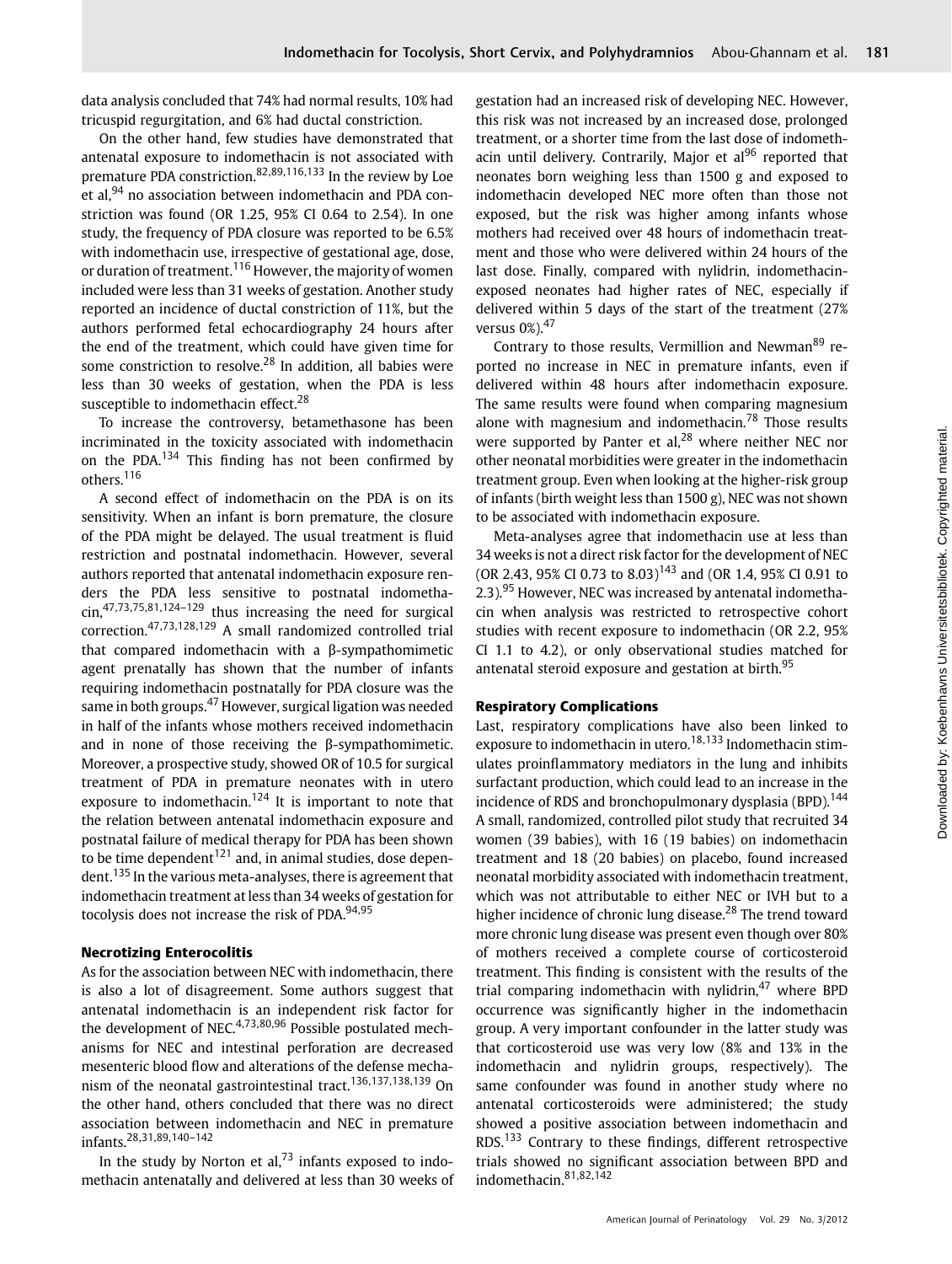In two meta-analyses by Loe et al<sup>94</sup> and Amin et al,  $95$ indomethacin was not associated with BPD. Indomethacin was associated with a nonsignificant increase in RDS risk when restricting analysis to studies with recent exposure to the drug (OR 2.2, 95% CI 0.94 to 5.12) but was protective against RDS when including studies matched for gestational age and antenatal steroid use (OR 0.69, 95% CI 0.39 to 1.2), although the association was not significant.  $95$ 

#### Perinatal Mortality

Overall, indomethacin was not associated with increased mortality in neither of the meta-analyses.<sup>94,95</sup>

#### Conclusion of Neonatal Effects

Indomethacin has been implicated in increased risk of neonatal complications. But what would happen without indomethacin? Macones and Robinson<sup>145</sup> developed hypothetic cohorts of women with PTL at 24, 26, 28, 30, and 32 weeks of gestation. They described a model through which they were able to estimate the incidence of the major neonatal adverse events (RDS, grade III or IV IVH, sepsis, and death) with and without indomethacin. Indomethacin was considered an adequate tocolytic for prolonging labor enough to achieve maximum benefit from corticosteroids.<sup>145</sup> They concluded that between 26 and 32 weeks, it is acceptable to use indomethacin for PTL because it results in a lower total number of adverse neonatal outcomes compared with no tocolysis. On the other hand, at 24 weeks, the risks of its use outweigh the benefits.

# Other Uses of Indomethacin: Polyhydramnios

Due to its ability to decrease amniotic fluid volume, indomethacin has been used for the treatment of symptomatic polyhydramnios.<sup>146</sup> Cabrol et al<sup>147</sup> were the first to report on eight women with symptomatic polyhydramnios who were treated with 2.2 to 3.0 mg of indomethacin/kg/d for 2 to 11 weeks. A significant reduction in amniotic fluid volume, fundal height, and umbilical perimeter were noted in all women. Since then, multiple cases have been reported worldwide.<sup>148–168</sup> Mamopoulos et al<sup>148</sup> reported on 15 women treated for 4 weeks with indomethacin and showed that the majority of fluid reduction occurred within the first week of treatment. Abhyankar and Salvi<sup>163</sup> reported 12 cases of symptomatic polyhydramnios (cardiorespiratory embarrassment, abdominal pain, or PTL) treated with indomethacin at a dose of 2.2 to 3 mg/kg/d (75 mg twice daily). They documented that 11 women were relieved from their abdominal discomfort and respiratory embarrassment. Polyhydramnios decreased both clinically and on ultrasound in 10 of the 12 women. In addition, full-term delivery was achieved in five women, and the remaining six carried to 34 to 36 weeks. Vigil-de Gracia et al<sup>165</sup> conducted a prospective trial on eight symptomatic women between 24 and 25 weeks of gestation with an AFI greater than 24 cm. Indomethacin was used every 6 hours until symptoms disappeared and AFI became less than 24 cm. A success rate of 100% at correcting symptomatic polyhydramnios was reported with a maximum of 6 days of treatment. Similarly, Cabrol et al<sup>166</sup> reported 22 women who received indomethacin at a dose of 3 mg/kg/d and showed a significant decrease in AFI, with early PTB prevented in all. Rosen et al<sup>152</sup> also reported indomethacin use in twin gestations and confirmed that the reduction in amniotic fluid volume was due to a decrease in fetal urine production.

Most reported cases focused on idiopathic polyhydramnios, but indomethacin has been also used in the context of polyhydramnios associated with diabetes mellitus.<sup>166</sup> Kriplani et al<sup>167</sup> reported the successful use of indomethacin in the treatment of polyhydramnios secondary to a placental chorioangioma. Finally, polyhydramnios associated with fetal cytomegalovirus infection has been successfully treated by volume-reduction amniocentesis combined with maternal indomethacin therapy.<sup>168</sup> The optimal dose of indomethacin for the treatment of polyhydramnios is not known, but most reports use 25 mg orally every 6 hours<sup>146,148</sup> or calculate the dose as 2 to 3 mg/kg/d.<sup>146-148,166</sup> Fetal echocardiography is recommended within the first 24 hours after therapy and weekly thereafter.<sup>146,165</sup> If severe constriction of the ductus arteriosus or tricuspid regurgitation is noted, the treatment should be discontinued. Lesser degrees of ductal constriction can be managed by decreasing the dose of the medication.<sup>146</sup>

In conclusion, indomethacin is effective in the therapeutic management of severe symptomatic polyhydramnios. Caution should be exercised to balance between the decrease in amniotic fluid and the side effects that this medication could have on the fetus. Further studies are needed to dictate the optimal dose and duration of treatment.

# Conclusions

Indomethacin has been used as a tocolytic agent since the 1970s. When used between 28 and 32 weeks, it is more effective than placebo and other tocolytics in delaying delivery for at least 48 hours and 7 days but not beyond 37 weeks. Even though maternal side effects are minimal, neonatal side effects are multiple and increase when this drug is used beyond 32 weeks of gestation. It is recommended to use it for 48 hours or less and at the lowest possible dose to allow time for corticosteroid treatment but minimize neonatal complications. Monitoring AFI by ultrasound and PDA by fetal echocardiography is advisable in women receiving indomethacin. In addition, infants who were exposed to indomethacin shortly before birth should be monitored for possible IVH, NEC, and RDS. Other uses of indomethacin for the treatment of polyhydramnios or in association with cerclage have been investigated, but more studies are needed to come up with proper guidelines and recommendations in that context.

#### References

- 1 Paneth NS. The problem of low birth weight. Future Child 1995;5:19–34
- 2 Goldenberg RL, Culhane JF, Iams JD, Romero R. Epidemiology and causes of preterm birth. Lancet 2008;371:75–84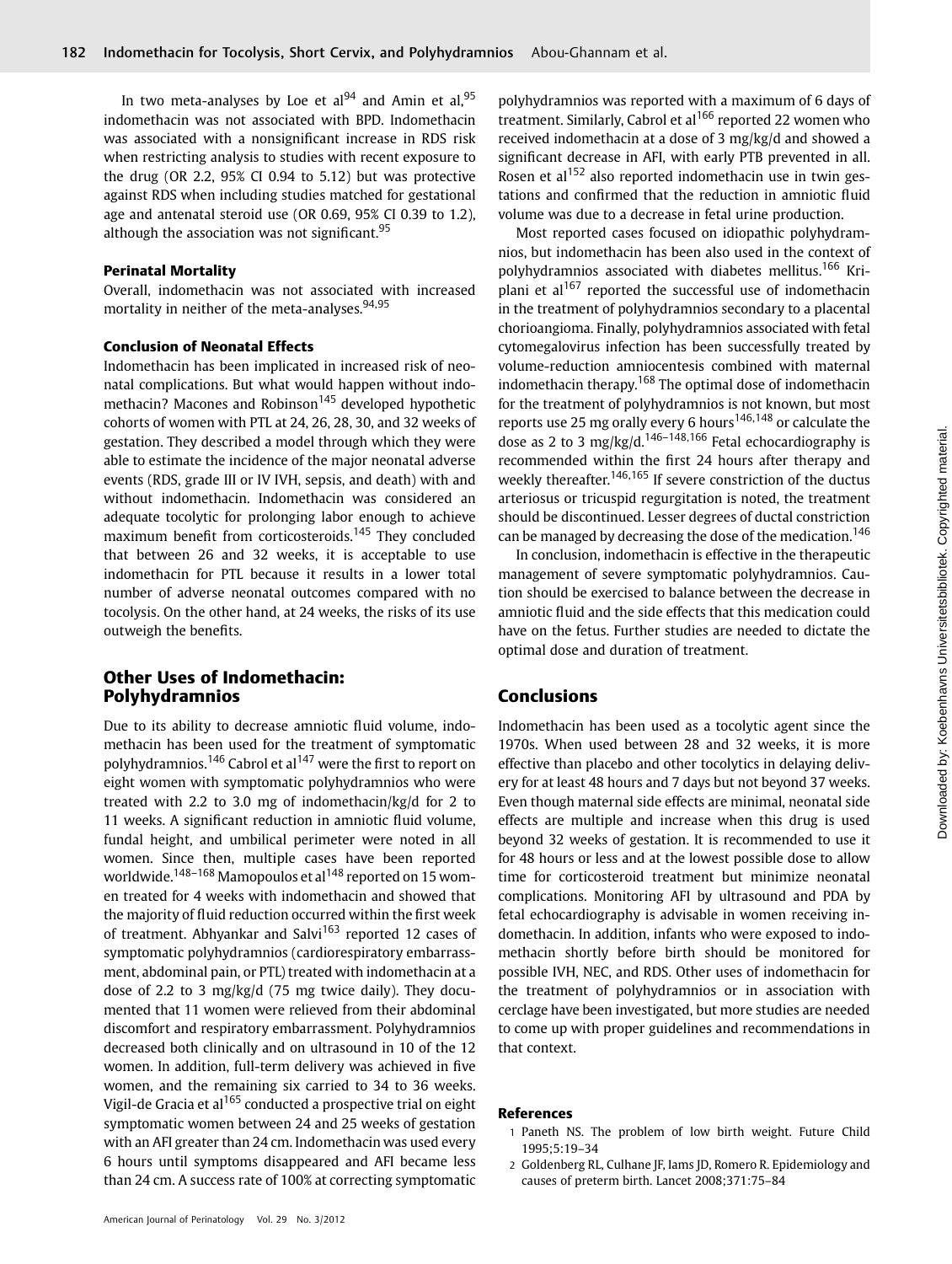- 3 ACOG Committee on Practice Bulletins—Obstetrics. ACOG practice bulletin. Management of preterm labor. Number 43, May 2003. Int J Gynaecol Obstet 2003;82:127–135
- 4 Gordon MC, Samuels P. Indomethacin. Clin Obstet Gynecol 1995;38:697–705
- 5 Hui D, Liu G, Kavuma E, Hewson SA, McKay D, Hannah ME. Preterm labour and birth: a survey of clinical practice regarding use of tocolytics, antenatal corticosteroids, and progesterone. J Obstet Gynaecol Can 2007;29:117–130
- 6 Klauser CK, Briery CM, Magann EF, Martin RW, Chauhan SP, Morrison JC. Tocolytic preference for treatment of preterm labor. J Miss State Med Assoc 2007;48:35–38
- 7 Gamissans O, Balasch J. Prostaglandin synthetase inhibitors in the treatment of preterm birth. In:Fuchs A-R, Stubblefield PG, Fuchs Feds.Preterm Birth: Causes, Prevention, and Management. 2nd ed. New York: McGraw-Hill; 1993;309–332
- 8 Niebyl JR, Blake DA, White RD, et al. The inhibition of premature labor with indomethacin. Am J Obstet Gynecol 1980;136:1014– 1019
- 9 Sawdy R, Knock GA, Bennett PR, Poston L, Aaronson PI. Effect of nimesulide and indomethacin on contractility and the  $Ca2 + channel$  current in myometrial smooth muscle from pregnant women. Br J Pharmacol 1998;125:1212–1217
- 10 Allport VC, Pieber D, Slater DM, Newton R, White JO, Bennett PR. Human labour is associated with nuclear factor-kappaB activity which mediates cyclo-oxygenase-2 expression and is involved with the "functional progesterone withdrawal. "Mol Hum Reprod 2001;7:581–586
- 11 Allport VC, Slater DM, Newton R, Bennett PR. NF-kappaB and AP-1 are required for cyclo-oxygenase 2 gene expression in amnion epithelial cell line (WISH). Mol Hum Reprod 2000;6: 561–565
- 12 Elliott CL, Allport VC, Loudon JA, Wu GD, Bennett PR. Nuclear factor-kappa B is essential for up-regulation of interleukin-8 expression in human amnion and cervical epithelial cells. Mol Hum Reprod 2001;7:787–790
- 13 Yin MJ, Yamamoto Y, Gaynor RB. The anti-inflammatory agents aspirin and salicylate inhibit the activity of I(kappa)B kinase-beta. Nature 1998;396:77–80
- 14 Loudon JA, Groom KM, Bennett PR. Prostaglandin inhibitors in preterm labour. Best Pract Res Clin Obstet Gynaecol 2003;17: 731–744
- 15 O'Brien WF. The role of prostaglandins in labor and delivery. Clin Perinatol 1995;22:973–984
- 16 Bry K, Hallman M. Prostaglandins, inflammation, and preterm labor. J Perinatol 1989;9:60–65
- 17 Dong YL, Gangula PR, Fang L, Yallampalli C. Differential expression of cyclooxygenase-1 and -2 proteins in rat uterus and cervix during the estrous cycle, pregnancy, labor and in myometrial cells. Prostaglandins 1996;52:13–34
- 18 Steinborn A, Günes H, Halberstadt E. Signal for term parturition is of trophoblast and therefore of fetal origin. Prostaglandins 1995;50:237–252
- 19 Rajabi MR, Cybulsky AV. Phospholipase A2 activity is increased in guinea pig uterine cervix in late pregnancy and at parturition. Am J Physiol 1995;269(5 Pt 1):E940–E947
- 20 Teixeira FJ, Zakar T, Hirst JJ, et al. Prostaglandin endoperoxide-H synthase (PGHS) activity and immunoreactive PGHS-1 and PGHS-2 levels in human amnion throughout gestation, at term, and during labor. J Clin Endocrinol Metab 1994;78:1396– 1402
- 21 Cox SM, King MR, Casey ML, MacDonald PC. Interleukin-1 beta, -1 alpha, and -6 and prostaglandins in vaginal/cervical fluids of pregnant women before and during labor. J Clin Endocrinol Metab 1993;77:805–815
- 22 Parilla BV, Tamura RK, Cohen LS, Clark E. Lack of effect of antenatal indomethacin on fetal cerebral blood flow. Am J Obstet Gynecol 1997;176:1166–1169, discussion 1169–1171
- 23 Zuckerman H, Shalev E, Gilad G, Katzuni E. Further study of the inhibition of premature labor by indomethacin. Part II doubleblind study. J Perinat Med 1984;12:25–29
- 24 Morales WJ, Madhav H. Efficacy and safety of indomethacin compared with magnesium sulfate in the management of preterm labor: a randomized study. Am J Obstet Gynecol 1993;169:97–102
- 25 Kurki T, Eronen M, Lumme R, Ylikorkala O. A randomized doubledummy comparison between indomethacin and nylidrin in threatened preterm labor. Obstet Gynecol 1991;78:1093–1097
- 26 Stika CS, Gross GA, Leguizamon G, et al. A prospective randomized safety trial of celecoxib for treatment of preterm labor. Am J Obstet Gynecol 2002;187:653–660
- 27 Morales WJ, Smith SG, Angel JL, O'Brien WF, Knuppel RA. Efficacy and safety of indomethacin versus ritodrine in the management of preterm labor: a randomized study. Obstet Gynecol 1989;74:567–572
- 28 Panter KR, Hannah ME, Amankwah KS, Ohlsson A, Jefferies AL, Farine D. The effect of indomethacin tocolysis in preterm labour on perinatal outcome: a randomised placebo-controlled trial. Br J Obstet Gynaecol 1999;106:467–473
- 29 Besinger RE, Niebyl JR, Keyes WG, Johnson TR. Randomized comparative trial of indomethacin and ritodrine for the longterm treatment of preterm labor. Am J Obstet Gynecol 1991;164:981–986, discussion 986–988
- 30 Macones GA, Marder SJ, Clothier B, Stamilio DM. The controversy surrounding indomethacin for tocolysis. Am J Obstet Gynecol 2001;184:264–272
- 31 Doyle NM, Gardner MO, Wells L, Qualls C, Papile LA. Outcome of very low birth weight infants exposed to antenatal indomethacin for tocolysis. J Perinatol 2005;25:336–340
- 32 Alván G, Orme M, Bertilsson L, Ekstrand R, Palmér L. Pharmacokinetics of indomethacin. Clin Pharmacol Ther 1975;18:364–373
- 33 Bhat R, Vidyasagar D, Vadapalli M, et al. Disposition of indomethacin in preterm infants. J Pediatr 1979;95:313–316
- 34 Insel P. Analgesic-antipyretic and anti-inflammatory agents and drugs employed in the treatment of gout. In:Hardman JG, Limbird LE, Molinoff PB, Ruddon RW, Gilman AGeds.The Pharmacological Basis of Therapeutics. 9th ed. New York: McGraw-Hill; 1996;617– 658
- 35 vd Heijden AJ, Provoost AP, Nauta J, et al. Renal functional impairment in preterm neonates related to intrauterine indomethacin exposure. Pediatr Res 1988;24:644–648
- 36 Van den Veyver IB, Moise KJ Jr. Prostaglandin synthetase inhibitors in pregnancy. Obstet Gynecol Surv 1993;48:493–502
- 37 Fortson W, Beharry KD, Nageotte S, et al. Vaginal versus oral indomethacin in a rabbit model for non-infection-mediated preterm birth: an alternate tocolytic approach. Am J Obstet Gynecol 2006;195:1058–1064
- 38 Abramov Y, Nadjari M, Weinstein D, Ben-Shachar I, Plotkin V, Ezra Y. Indomethacin for preterm labor: a randomized comparison of vaginal and rectal-oral routes. Obstet Gynecol 2000;95:482–486
- 39 Locatelli A, Vergani P, Bellini P, Strobelt N, Ghidini A. Can a cyclooxygenase type-2 selective tocolytic agent avoid the fetal side effects of indomethacin? BJOG 2001;108:325–326
- 40 Carlan SJ, O'Brien WF, O'Leary TD, Mastrogiannis D. Randomized comparative trial of indomethacin and sulindac for the treatment of refractory preterm labor. Obstet Gynecol 1992;79:223–228
- 41 King JF, Flenady V, Cole S, Thornton S. Cyclo-oxygenase (COX) inhibitors for treating preterm labour. Cochrane Database Syst Rev 2005;2:CD001992
- 42 Katz Z, Lancet M, Yemini M, Mogilner BM, Feigl A, Ben Hur H. Treatment of premature labor contractions with combined ritodrine and indomethacine. Int J Gynaecol Obstet 1983;21:337– 342
- 43 Bivins HA Jr, Newman RB, Fyfe DA, Campbell BA, Stramm SL. Randomized trial of oral indomethacin and terbutaline sulfate for the long-term suppression of preterm labor. Am J Obstet Gynecol 1993;169:1065–1070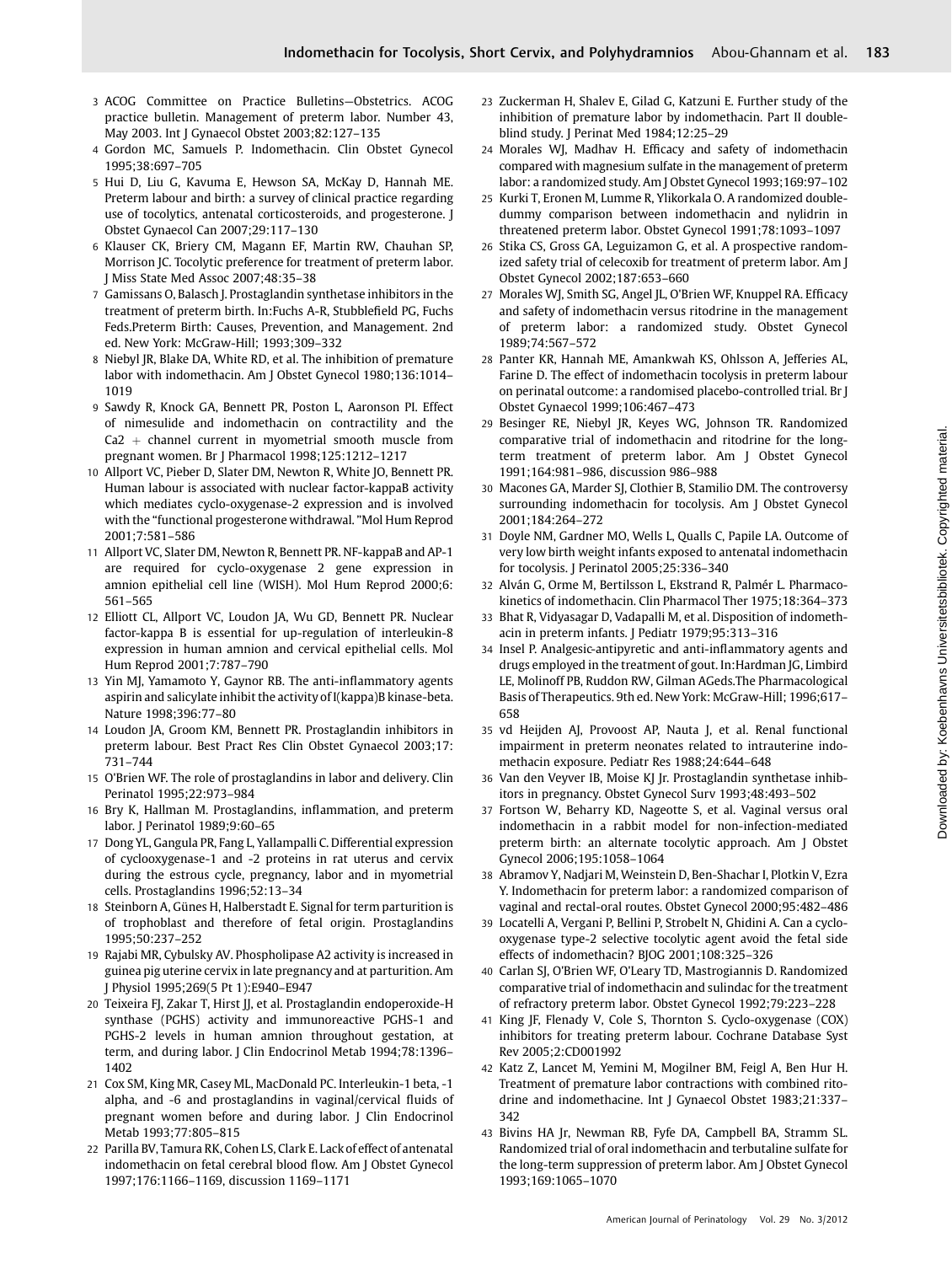- 44 McWhorter J, Carlan SJ, OLeary TD, Richichi K, OBrien WF. Rofecoxib versus magnesium sulfate to arrest preterm labor: a randomized trial. Obstet Gynecol 2004;103(5 Pt 1):923–930
- 45 Kramer WB, Saade GR, Belfort M, Dorman K, Mayes M, Moise KJ Jr. A randomized double-blind study comparing the fetal effects of sulindac to terbutaline during the management of preterm labor. Am J Obstet Gynecol 1999;180(2 Pt 1):396–401
- 46 Schorr SJ, Ascarelli MH, Rust OA, et al. A comparative study of ketorolac (Toradol) and magnesium sulfate for arrest of preterm labor. South Med J 1998;91:1028–1032
- 47 Eronen M, Pesonen E, Kurki T, Teramo K, Ylikorkala O, Hallman M. Increased incidence of bronchopulmonary dysplasia after antenatal administration of indomethacin to prevent preterm labor. J Pediatr 1994;124(5 Pt 1):782–788
- 48 Gamissans O, Cañas E, Cararach V, Ribas J, Puerto B, Edo A. A study of indomethacin combined with ritodrine in threatened preterm labor. Eur J Obstet Gynecol Reprod Biol 1978;8:123–128
- 49 Spearing G. Alcohol, indomethacin, and salbutamol. A comparative trial of their use in preterm labor. Obstet Gynecol 1979;53:171–174
- 50 Newton ER, Shields L, Ridgway LE III, Berkus MD, Elliott BD. Combination antibiotics and indomethacin in idiopathic preterm labor: a randomized double-blind clinical trial. Am J Obstet Gynecol 1991;165(6 Pt 1):1753–1759
- 51 Higby K, Xenakis EM, Pauerstein CJ. Do tocolytic agents stop preterm labor? A critical and comprehensive review of efficacy and safety. Am J Obstet Gynecol 1993;168:1247–1256, discussion 1256–1259
- 52 Vermillion ST, Landen CN. Prostaglandin inhibitors as tocolytic agents. Semin Perinatol 2001;25:256–262
- 53 Haas DM, Imperiale TF, Kirkpatrick PR, Klein RW, Zollinger TW, Golichowski AM. Tocolytic therapy: a meta-analysis and decision analysis. Obstet Gynecol 2009;113:585–594
- 54 Tan TC, Devendra K, Tan LK, Tan HK. Tocolytic treatment for the management of preterm labour: a systematic review. Singapore Med J 2006;47:361–366
- 55 Berghella V, Iams JD, Newman RBet alNational Institute of Child Health and Human Development Network of Maternal-Fetal Medicine Units. Frequency of uterine contractions in asymptomatic pregnant women with or without a short cervix on transvaginal ultrasound scan. Am J Obstet Gynecol 2004;191:1253– 1256
- 56 Lewis D, Pelham JJ, Done E, Sawhney H, Talucci M, Berghella V. Uterine contractions in asymptomatic pregnant women with a short cervix on ultrasound. J Matern Fetal Neonatal Med 2005;18: 325–328
- 57 Vitoratos N, Hassiakos D, Louridas C, Limuris G, Zourlas PA. Prostaglandin F1a and prostaglandin E2 plasma levels after transvaginal cervical cerclage. Clin Exp Obstet Gynecol 1996; 23:21–25
- 58 Visintine J, Airoldi J, Berghella V. Indomethacin administration at the time of ultrasound-indicated cerclage: is there an association with a reduction in spontaneous preterm birth? Am J Obstet Gynecol 2008;198:643, e1–e3
- 59 Berghella V, Prasertcharoensuk W, Cotter A, et al. Does indomethacin prevent preterm birth in women with cervical dilatation in the second trimester? Am J Perinatol 2009;26:13–19
- 60 Berghella V, Rust OA, Althuisius SM. Short cervix on ultrasound: does indomethacin prevent preterm birth? Am J Obstet Gynecol 2006;195:809–813
- 61 Rust OA, Atlas RO, Reed J, van Gaalen J, Balducci J. Revisiting the short cervix detected by transvaginal ultrasound in the second trimester: why cerclage therapy may not help. Am J Obstet Gynecol 2001;185:1098–1105
- 62 Althuisius SM, Dekker GA, Hummel P, Bekedam DJ, van Geijn HP. Final results of the Cervical Incompetence Prevention Randomized Cerclage Trial (CIPRACT): therapeutic cerclage with bed rest versus bed rest alone. Am J Obstet Gynecol 2001;185:1106–1112
- 63 To MS, Alfirevic Z, Heath VCet alFetal Medicine Foundation Second Trimester Screening Group. Cervical cerclage for prevention of preterm delivery in women with short cervix: randomised controlled trial. Lancet 2004;363:1849–1853
- 64 Berghella V, Odibo AO, Tolosa JE. Cerclage for prevention of preterm birth in women with a short cervix found on transvaginal ultrasound examination: a randomized trial. Am J Obstet Gynecol 2004;191:1311–1317
- 65 Kofinas A, Kofinas J. Indomethacin as a diagnostic and therapeutic tool in the management of progressive cervical shortening diagnosed by trans-vaginal sonography. J Matern Fetal Neonatal Med 2011;24:79–85
- 66 Jeyabalan A, Caritis SN. Pharmacologic inhibition of preterm labor. Clin Obstet Gynecol 2002;45:99–113
- 67 Lunt CC, Satin AJ, Barth WH Jr, Hankins GD. The effect of indomethacin tocolysis on maternal coagulation status. Obstet Gynecol 1994;84:820–822
- 68 Lissak A, Fruchter OH, Abramovici H. Uncommon adverse maternal effects with indomethacin for tocolysis. Int J Gynaecol Obstet 1999;67:183–185
- 69 Mari G, Moise KJ Jr, Deter RL, Kirshon B, Carpenter RJ. Doppler assessment of the renal blood flow velocity waveform during indomethacin therapy for preterm labor and polyhydramnios. Obstet Gynecol 1990;75:199–201
- 70 Moise KJ Jr, Mari G, Kirshon B, Huhta JC, Walsh SW, Cano L. The effect of indomethacin on the pulsatility index of the umbilical artery in human fetuses. Am J Obstet Gynecol 1990;162:199–202
- 71 Klein KL, Scott WJ, Clark KE, Wilson JG. Indomethacin—placental transfer, cytotoxicity, and teratology in the rat. Am J Obstet Gynecol 1981;141:448–452
- 72 Traeger A, Nöschel H, Zaumseil J. [Pharmacokinetics of indomethacin in pregnant and parturient women and in their newborn infants]. Zentralbl Gynakol 1973;95:635–641
- 73 Norton ME, Merrill J, Cooper BA, Kuller JA, Clyman RI. Neonatal complications after the administration of indomethacin for preterm labor. N Engl J Med 1993;329:1602–1607
- 74 Merrill JD, Clyman RI, Norton ME. Indomethacin as a tocolytic agent: the controversy continues. J Pediatr 1994;124(5 Pt 1):734–736
- 75 Marpeau L, Bouillie J, Barrat J, Milliez J. Obstetrical advantages and perinatal risks of indomethacin: a report of 818 cases. Fetal Diagn Ther 1994;9:110–115
- 76 Friedman S, Flidel-Rimon O, Steinberg M, Shinwell ES. Indomethacin tocolysis and white matter injury in preterm infants. J Matern Fetal Neonatal Med 2005;18:87–91
- 77 Baerts W, Fetter WP, Hop WC, Wallenburg HC, Spritzer R, Sauer PJ. Cerebral lesions in preterm infants after tocolytic indomethacin. Dev Med Child Neurol 1990;32:910–918
- 78 Iannucci TA, Besinger RE, Fisher SG, Gianopoulos JG, Tomich PG. Effect of dual tocolysis on the incidence of severe intraventricular hemorrhage among extremely low-birth-weight infants. Am J Obstet Gynecol 1996;175(4 Pt 1):1043–1046
- 79 Weintraub Z, Solovechick M, Reichman Bet alIsrael Neonatal Network. Effect of maternal tocolysis on the incidence of severe periventricular/intraventricular haemorrhage in very low birthweight infants. Arch Dis Child Fetal Neonatal Ed 2001;85:F13–F17
- 80 Ojala R, Ikonen S, Tammela O. Perinatal indomethacin treatment and neonatal complications in preterm infants. Eur J Pediatr 2000;159:153–155
- 81 Souter D, Harding J, McCowan L, O'Donnell C, McLeay E, Baxendale H. Antenatal indomethacin—adverse fetal effects confirmed. Aust N Z J Obstet Gynaecol 1998;38:11–16
- 82 Gardner MO, Owen J, Skelly S, Hauth JC. Preterm delivery after indomethacin. A risk factor for neonatal complications? J Reprod Med 1996;41:903–906
- 83 Vermillion ST, Scardo JA, Lashus AG, Wiles HB. The effect of indomethacin tocolysis on fetal ductus arteriosus constriction with advancing gestational age. Am J Obstet Gynecol 1997;177: 256–259, discussion 259–261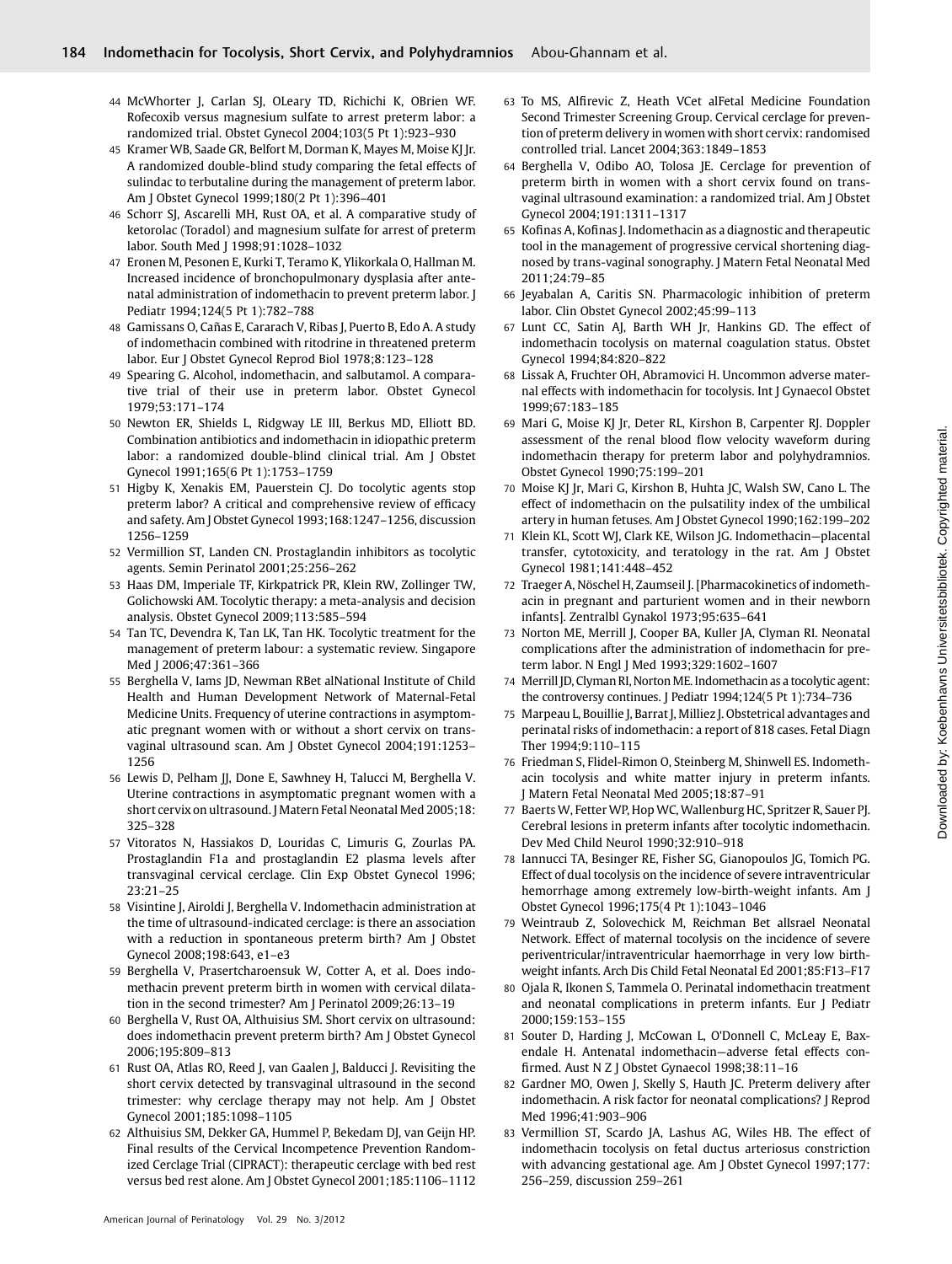- 84 Suarez RD, Grobman WA, Parilla BV. Indomethacin tocolysis and intraventricular hemorrhage. Obstet Gynecol 2001;97:921–925
- 85 Ment LR, Oh W, Ehrenkranz RA, et al. Low-dose indomethacin and prevention of intraventricular hemorrhage: a multicenter randomized trial. Pediatrics 1994;93:543–550
- 86 Ment LR, Oh W, Ehrenkranz RA, et al. Low dose indomethacin and extension of intraventricular hemorrhage. J Pediatr 1994;124: 951–955
- 87 Leffler CW, Busija DW, Fletcher AM, Beasley DG, Hessler JR, Green RS. Effects of indomethacin upon cerebral hemodynamics of newborn pigs. Pediatr Res 1985;19:1160–1164
- 88 Friedman Z, Whitman V, Maisels MJ, Berman W Jr, Marks KH, Vesell ES. Indomethacin disposition and indomethacin-induced platelet dysfunction in premature infants. J Clin Pharmacol 1978;18:272–279
- 89 Vermillion ST, Newman RB. Recent indomethacin tocolysis is not associated with neonatal complications in preterm infants. Am J Obstet Gynecol 1999;181(5 Pt 1):1083–1086
- 90 Ment LR, Duncan CC, Ehrenkranz RA, et al. Randomized low-dose indomethacin trial for prevention of intraventricular hemorrhage in very low birth weight neonates. J Pediatr 1988;112:948–955
- 91 Bandstra ES, Montalvo BM, Goldberg RN, et al. Prophylactic indomethacin for prevention of intraventricular hemorrhage in premature infants. Pediatrics 1988;82:533–542
- 92 Yanowitz TD, Yao AC, Werner JC, Pettigrew KD, Oh W, Stonestreet BS. Effects of prophylactic low-dose indomethacin on hemodynamics in very low birth weight infants. J Pediatr 1998;132:28– 34
- 93 Ment LR, Stewart WB, ArditoTA, Huang E, Madri JA. Indomethacin promotes germinal matrix microvessel maturation in the newborn beagle pup. Stroke 1992;23:1132–1137
- 94 Loe SM, Sanchez-Ramos L, Kaunitz AM. Assessing the neonatal safety of indomethacin tocolysis: a systematic review with metaanalysis. Obstet Gynecol 2005;106:173–179
- 95 Amin SB, Sinkin RA, Glantz JC. Metaanalysis of the effect of antenatal indomethacin on neonatal outcomes. Am J Obstet Gynecol 2007;197:486, e1–e10
- 96 Major CA, Lewis DF, Harding JA, Porto MA, Garite TJ. Tocolysis with indomethacin increases the incidence of necrotizing enterocolitis in the low-birth-weight neonate. Am J Obstet Gynecol 1994;170(1 Pt 1):102–106
- 97 Restaino I, Kaplan BS, Kaplan P, Rosenberg HK, Witzleben C, Roberts N. Renal dysgenesis in a monozygotic twin: association with in utero exposure to indomethacin. Am J Med Genet 1991;39:252–257
- 98 Gloor JM, Muchant DG, Norling LL. Prenatal maternal indomethacin use resulting in prolonged neonatal renal insufficiency. J Perinatol 1993;13:425–427
- 99 Kaplan BS, Restaino I, Raval DS, Gottlieb RP, Bernstein J. Renal failure in the neonate associated with in utero exposure to nonsteroidal anti-inflammatory agents. Pediatr Nephrol 1994;8:700–704
- 100 Cantor B, Tyler T, Nelson RM, Stein GH. Oligohydramnios and transient neonatal anuria: a possible association with the maternal use of prostaglandin synthetase inhibitors. J Reprod Med 1980;24:220–223
- 101 Hickok DE, Hollenbach KA, Reilley SF, Nyberg DA. The association between decreased amniotic fluid volume and treatment with nonsteroidal anti-inflammatory agents for preterm labor. Am J Obstet Gynecol 1989;160:1525–1530, discussion 1530–1531
- 102 Goldenberg RL, Davis RO, Baker RC. Indomethacin-induced oligohydramnios. Am J Obstet Gynecol 1989;160(5 Pt 1):1196–1197
- 103 Hill LM, Lazebnik N, Many A. Effect of indomethacin on individual amniotic fluid indices in multiple gestations. J Ultrasound Med 1996;15:395–399
- 104 Hendricks SK, Smith JR, Moore DE, Brown ZA. Oligohydramnios associated with prostaglandin synthetase inhibitors in preterm labour. Br J Obstet Gynaecol 1990;97:312–316
- 105 de Wit W, van Mourik I, Wiesenhaan PF. Prolonged maternal indomethacin therapy associated with oligohydramnios. Case reports. Br J Obstet Gynaecol 1988;95:303–305
- 106 Nishikubo T, Takahashi Y, Nakagawa Y, et al. Renal impairment in very low birthweight infants following antenatal indomethacin administration. Acta Paediatr Jpn 1994;36:202–206
- 107 Itskovitz J, Abramovici H, Brandes JM. Oligohydramnion, meconium and perinatal death concurrent with indomethacin treatment in human pregnancy. J Reprod Med 1980;24:137– 140
- 108 Vanhaesebrouck P, Thiery M, Leroy JG, et al. Oligohydramnios, renal insufficiency, and ileal perforation in preterm infants after intrauterine exposure to indomethacin. J Pediatr 1988;113:738– 743
- 109 Pomeranz A, Korzets Z, Dolfin Z, Eliakim A, Bernheim J, Wolach B. Acute renal failure in the neonate induced by the administration of indomethacin as a tocolytic agent. Nephrol Dial Transplant 1996;11:1139–1141
- 110 Gleason CA, Clyman RI, Heymann MA, Mauray F, Leake R, Roman C. Indomethacin and patent ductus arteriosus: effects on renal function in preterm lambs. Am J Physiol 1988;254(1 Pt 2):F38– F44
- 111 Kirshon B, Moise KJ Jr, Mari G, Willis R. Long-term indomethacin therapy decreases fetal urine output and results in oligohydramnios. Am J Perinatol 1991;8:86–88
- 112 Sandruck JC, Grobman WA, Gerber SE. The effect of short-term indomethacin therapy on amniotic fluid volume. Am J Obstet Gynecol 2005;192:1443–1445
- 113 Sawdy RJ, Lye S, Fisk NM, Bennett PR. A double-blind randomized study of fetal side effects during and after the short-term maternal administration of indomethacin, sulindac, and nimesulide for the treatment of preterm labor. Am J Obstet Gynecol 2003;188:1046–1051
- 114 Novy MJ. Effects of indomethacin on labor, fetal oxygenation, and fetal development in rhesus monkeys. Adv Prostaglandin Thromboxane Res 1978;4:285–300
- 115 Wurtzel D. Prenatal administration of indomethacin as a tocolytic agent: effect on neonatal renal function. Obstet Gynecol 1990;76: 689–692
- 116 Savage AH, Anderson BL, Simhan HN. The safety of prolonged indomethacin therapy. Am J Perinatol 2007;24:207–213
- 117 Butler-O'Hara M, D'Angio CT. Risk of persistent renal insufficiency in premature infants following the prenatal use of indomethacin for suppression of preterm labor. J Perinatol 2002;22:541–546
- 118 Veersema D, de Jong PA, van Wijck JA. Indomethacin and the fetal renal nonfunction syndrome. Eur J Obstet Gynecol Reprod Biol 1983;16:113–121
- 119 Miall LS, Henderson MJ, Turner AJ, et al. Plasma creatinine rises dramatically in the first 48 hours of life in preterm infants. Pediatrics 1999;104:e76
- 120 Eronen M, Pesonen E, Kurki T, Ylikorkala O, Hallman M. The effects of indomethacin and a beta-sympathomimetic agent on the fetal ductus arteriosus during treatment of premature labor: a randomized double-blind study. Am J Obstet Gynecol 1991;164(1 Pt 1):141–146
- 121 Moise KJ Jr. Effect of advancing gestational age on the frequency of fetal ductal constriction in association with maternal indomethacin use. Am J Obstet Gynecol 1993;168:1350–1353
- 122 Moise KJ Jr, Huhta JC, Sharif DS, et al. Indomethacin in the treatment of premature labor. Effects on the fetal ductus arteriosus. N Engl J Med 1988;319:327–331
- 123 Rudolph AM, Heymann MA. Hemodynamic changes induced by blockers of prostaglandin synthesis in the fetal lamb in utero. Adv Prostaglandin Thromboxane Res 1978;4:231–237
- 124 Suarez VR, Thompson LL, Jain V, et al. The effect of in utero exposure to indomethacin on the need for surgical closure of a patent ductus arteriosus in the neonate. Am J Obstet Gynecol 2002;187:886–888